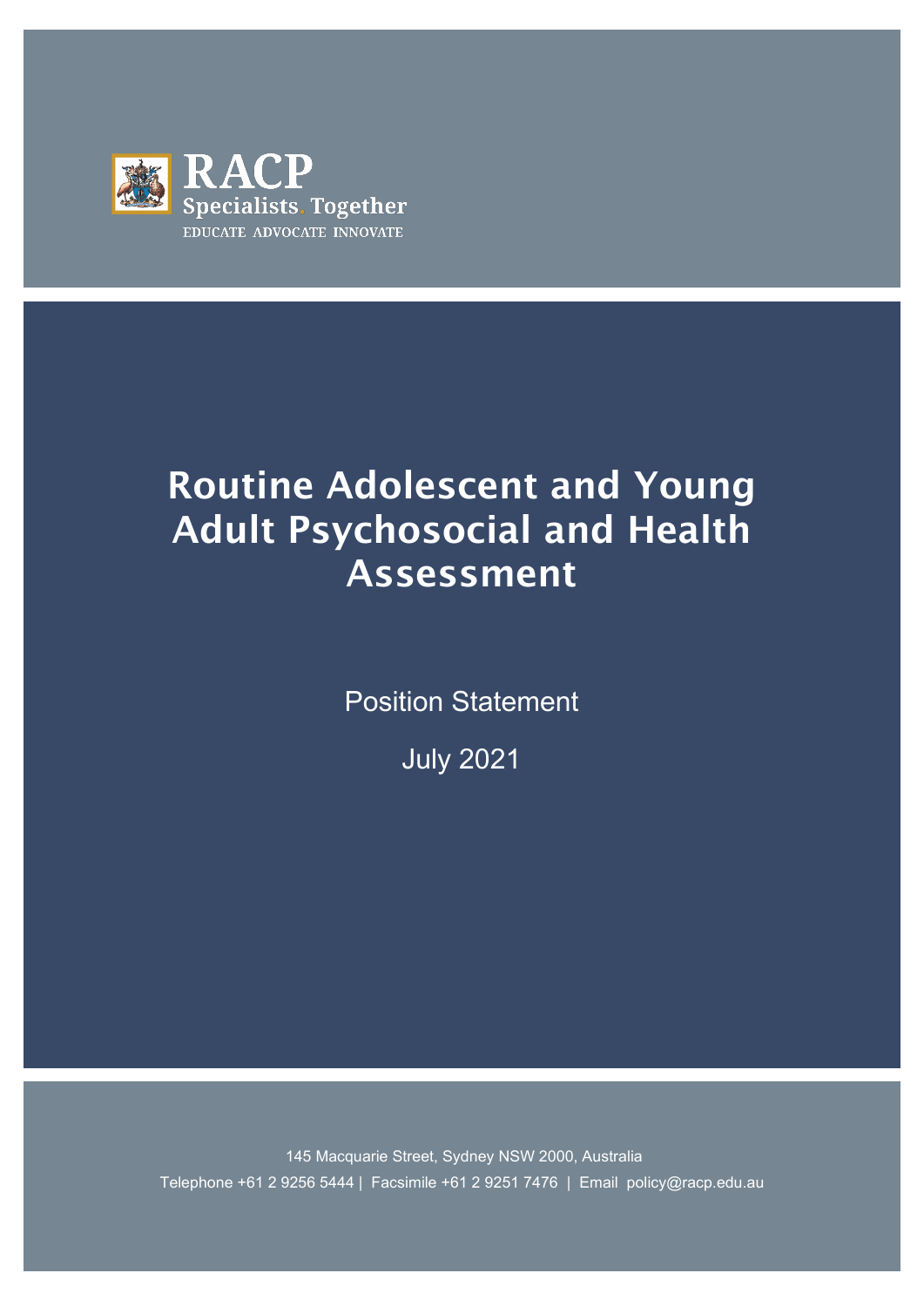## <span id="page-1-0"></span>**Contents**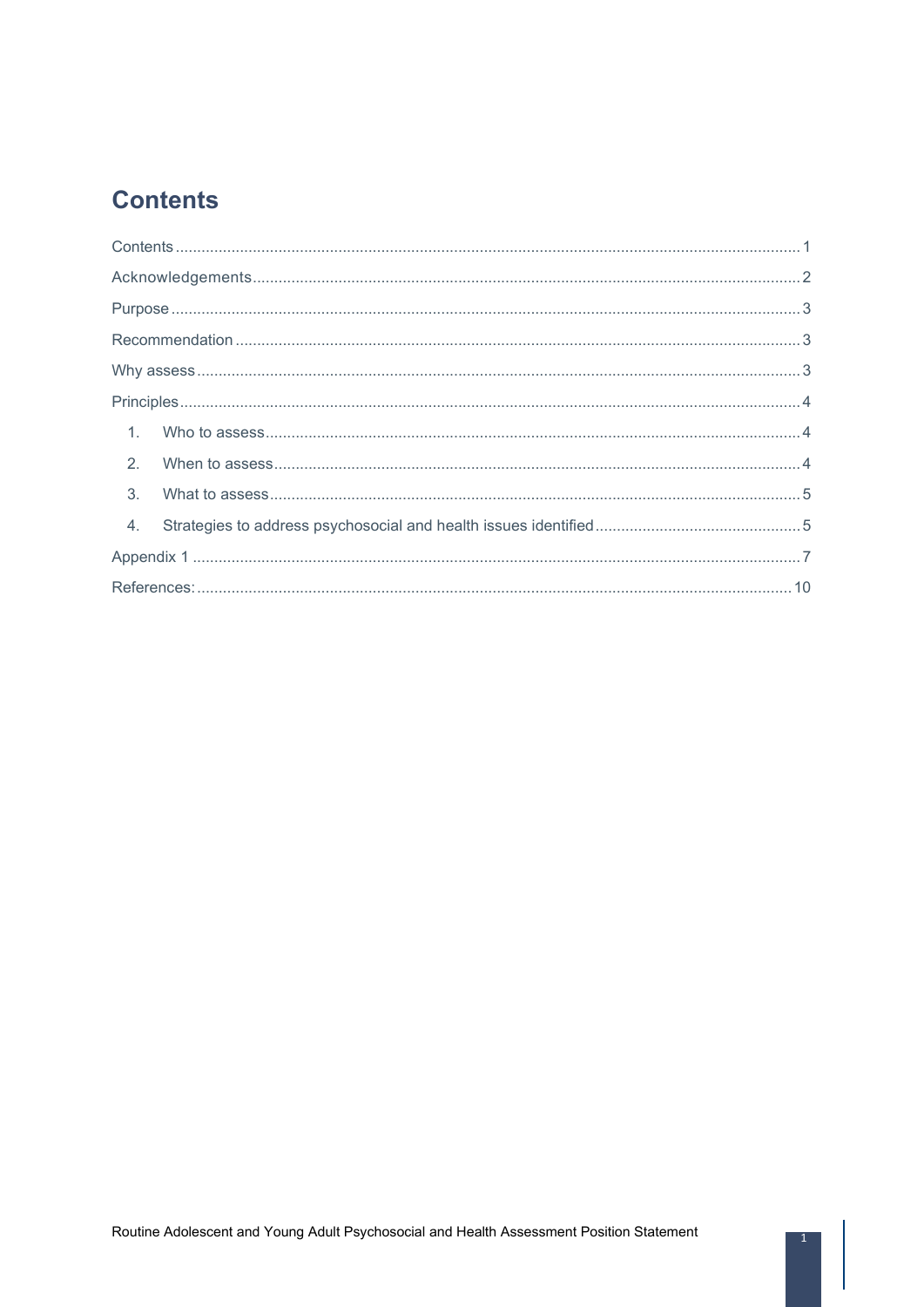# <span id="page-2-0"></span>Acknowledgements

This position statement was produced by a working group of the RACP's Paediatric Policy and Advocacy Committee in 2008 comprised of:

Dr Michele Yeo (Chair) Dr Susan Bagshaw Dr Simon Blair Dr Lena Sanci

The statement was updated in 2021 by: Dr Bridget Farant Professor Rachel Skinner Members of the Adolescent and Young Adult Medicine Committee

## **About The Royal Australasian College of Physicians (RACP)**

The RACP trains, educates and advocates on behalf of over 18,863 physicians and 8,830 trainee physicians, across Australia and Aotearoa New Zealand. The RACP represents a broad range of medical specialties including general medicine, paediatrics and child health, cardiology, respiratory medicine, neurology, oncology, public health medicine, infectious diseases medicine, occupational and environmental medicine, palliative medicine, sexual health medicine, rehabilitation medicine, geriatric medicine, and addiction medicine. Beyond the drive for medical excellence, the RACP is committed to developing health and social policies which bring vital improvements to the wellbeing of patients.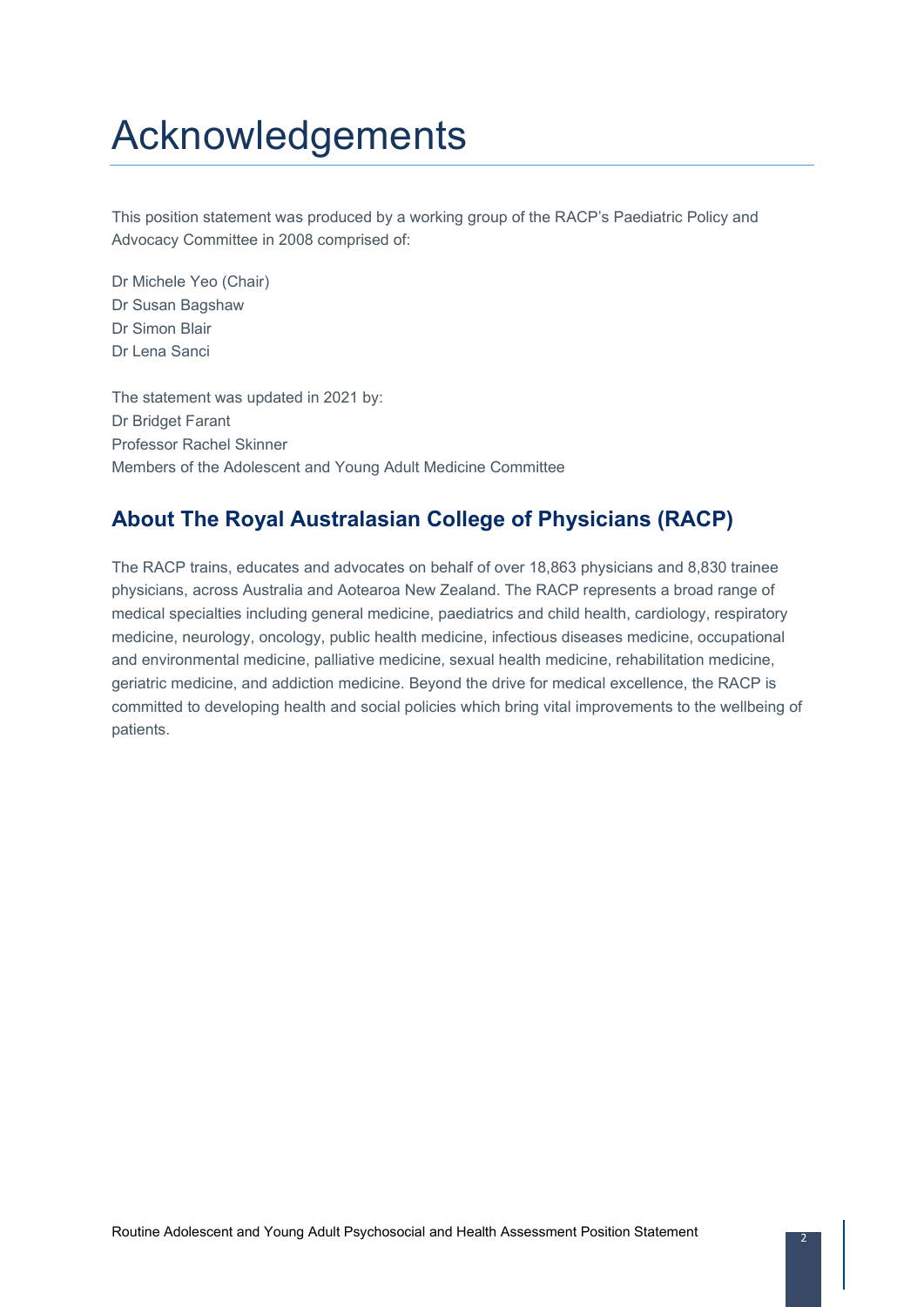*A number of different terms are currently used in the medical literature when referring to adolescents and young adults (AYA). These include young adults, young people and youth.* 

## <span id="page-3-0"></span>**Purpose**

This position statement is aimed at all primary, secondary and tertiary care physicians and paediatricians who consult with adolescent and young adult patients, in particular those who take on the primary responsibility for the health and wellbeing of young people (aged 12-24).

## <span id="page-3-1"></span>**Recommendation**

With the changing psychosocial and health profile that occurs during normal adolescent and young adult development, psychosocial and health assessments should be performed routinely on all adolescent and young adult patients at least annually on an opportunistic basis and areas of concern reviewed at each patient encounter.

## <span id="page-3-2"></span>**Why assess**

There is now greater appreciation that a range of mental health, emotional and behavioural issues affect the health and wellbeing of young people.

- Much of the morbidity and mortality in the adolescent and young adult age groups stems from risk taking behaviours such as injuries (accidental and non accidental), suicide and homicide, drug use and misuse, as well as unsafe sexual behaviours that result in sexually transmitted diseases and unplanned pregnancies.<sup>[1](#page-10-1)</sup>
- Mental health disorders, such as depression, anxiety and eating disorders also account for a significant burden of disease in young people.  $2, 3$  $2, 3$  $2, 3$
- <span id="page-3-3"></span>• While there is evidence that some risk taking behaviours are becoming less common in adolescence, there is also evidence that many adolescents and young adults engage in multiple high risk behaviours simultaneously. <sup>[4](#page-10-4), [5](#page-10-5)</sup> Health risk behaviours, such as sedentary lifestyle and obesity, are increasing. <sup>[6](#page-10-6)</sup> Clustering of health risk behaviours, often in the context of psychosocial and mental health issues, contributes a much greater impact on subsequent development and long term health. [4](#page-3-3)
- In addition to the health risks posed in adolescence by health risk behaviours such as smoking, poor eating habits and drug and alcohol use, these patterns can become established and continue into adulthood, contributing to a significant proportion of adult burden of disease. Moreover, a significant proportion of adult mental health problems have their origins in adolescence. <sup>[7,](#page-10-7) [8](#page-10-8)</sup>
- Young people with chronic disease are especially vulnerable as they may experience higher rates of health risk behaviours for a range of reasons. In addition, they often experience greater consequences from these behaviours than healthy young people <sup>[9](#page-10-9), [10](#page-10-10)</sup>
- Most of these behaviours are preventable. There is now increasing evidence from longitudinal studies that identification of psychosocial issues followed by counselling can positively affect young people's lifestyles and behaviours. [11](#page-10-11)[,12](#page-10-12),[13](#page-10-13)
- The identification of such behaviours and mental health states through the routine assessment of psychosocial health is the first step towards reducing adolescent and young adult morbidity and mortality. Routine psychosocial and health screening presents an important opportunity to identify and intervene that would otherwise be missed.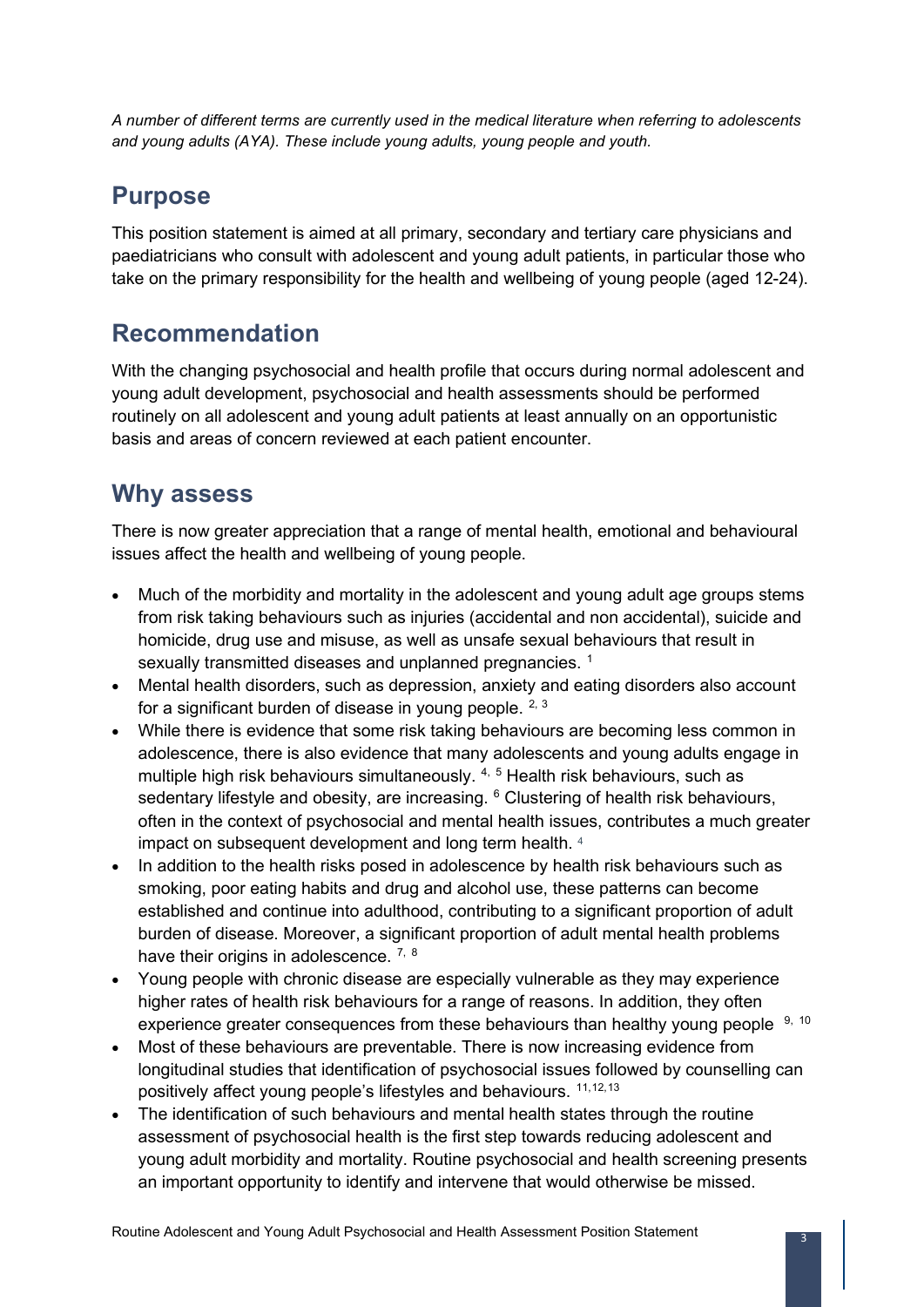• Research has shown that identifying strengths and promoting resilience is also important.<sup>14</sup>

Previous research has found that adolescents and young adults wish to discuss a broad range of health concerns with health professionals but are reluctant to discuss sensitive issues unless asked directly and confidentially. [15](#page-11-0)

- Routine psychosocial and health assessment provides an important means of understanding both the presence and the context of behaviours and is a powerful method of promoting engagement between the physician and the adolescent and young adult patient.
- Many presentations from young adults such as injury, occur in the context of broader health concerns that are not identified or addressed. Important causes of morbidity and mortality can be neglected if the focus is on a limited range of issues.
- The assessment helps effect a management plan, taking into account the patient's psychosocial circumstances, especially in the context of chronic illness, where adherence to treatment regimens may be affected.
- Adolescents and young adults are more willing to communicate honestly with, and seek health care from, physicians who discuss confidentiality with them.

# <span id="page-4-0"></span>**Principles**

### <span id="page-4-1"></span>**1. Who to assess**

All young people (from ages 12-24) should be assessed. Adolescence and young adulthood is a time of rapid growth and development which occurs within the domains of physical, cognitive, emotional and social development. As chronological age is not an indicator of maturity, an overall account of the stage of development in each domain is a better marker of the level of maturity and risk than chronological age alone.

An assessment of all young people also ensures that specific attention can be paid to the needs of young people from priority populations who may have different or higher needs. Key groups include:

- Aboriginal and Torres Strait Islander and Māori young people (see the Royal [Australian College of General Practitioners'](https://www.racgp.org.au/clinical-resources/clinical-guidelines/key-racgp-guidelines/view-all-racgp-guidelines/national-guide) (RACGP) resource on this topic).
- Young people with a disability or chronic health condition.
- Young people with existing psychological vulnerabilities or a history of trauma.
- Young people who identify as lesbian, gay, bisexual, transgender or are intersex (LGBTI).
- Young people from a culturally and linguistically diverse background.

### <span id="page-4-2"></span>**2. When to assess**

Psychosocial and health assessments should be performed routinely as part of a comprehensive, holistic clinical consultation and should be reviewed during subsequent patient encounters according to issues identified.

The language used in the psychosocial interview and the emphasis placed within the various domains of the assessment will change as the young person matures.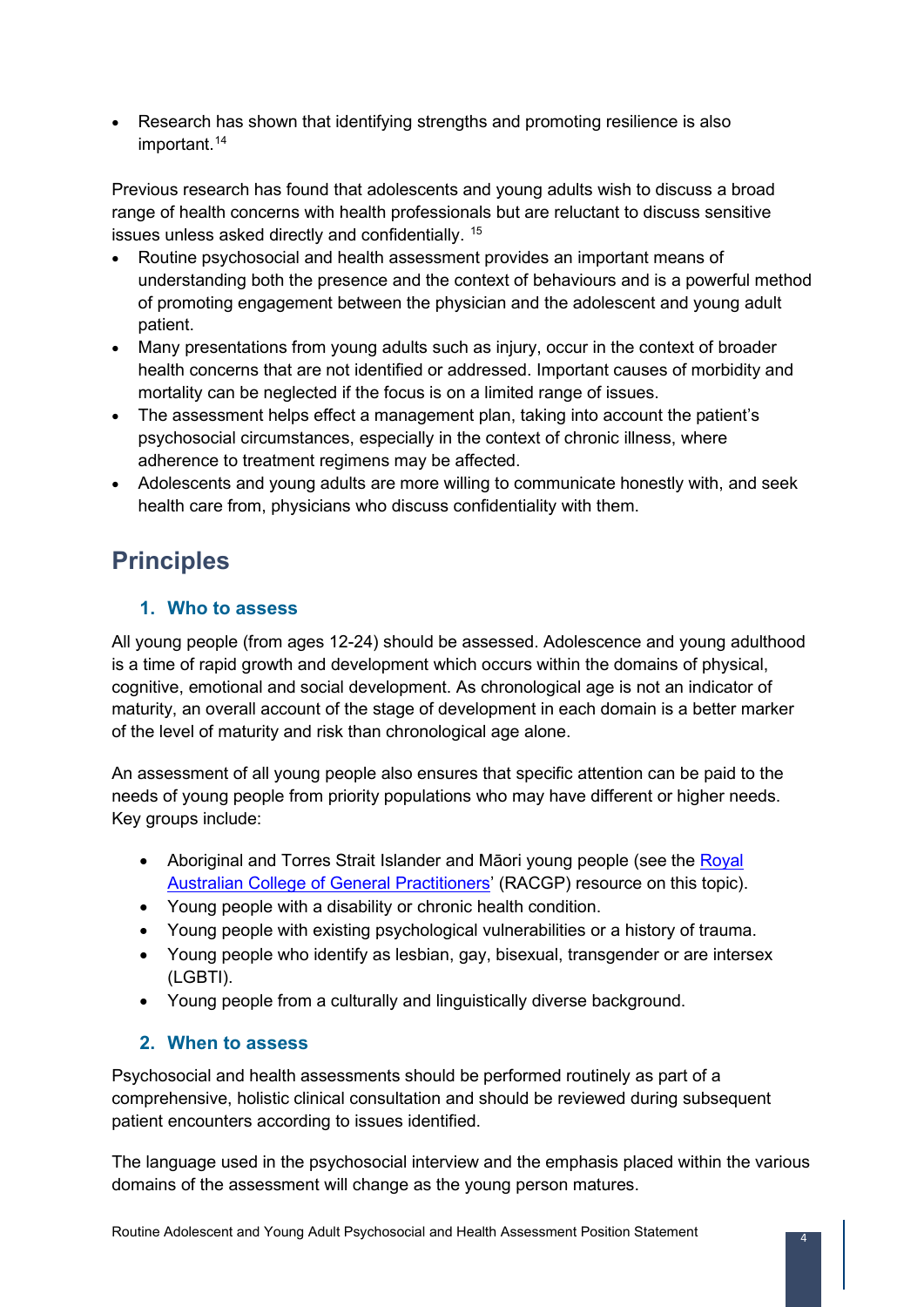It is acknowledged that every encounter presents an opportunity to promote strengths or protective factors as well as provide risk reduction counselling, preventive guidance and health promotion.

#### <span id="page-5-0"></span>**3. What to assess**

There is considerable debate about what constitutes appropriate screening and surveillance procedures for various age groups. Assessment needs to include psychosocial determinants of health, health risk behaviours and common age-related health issues. Whilst not wanting to understate the importance of routinely monitoring young people's height, weight, BMI, blood pressure, and other biomedical risks, the focus of this policy is the assessment of psychosocial health and wellbeing.

There are many different approaches to taking a psychosocial history, including questionnaires that young people complete. One framework commonly used is known as **HEEADSSS**. **HEEADSSS** is the mnemonic for **H**ome, **E**ducation and **E**mployment, (**e**ating and exercise), **A**ctivities and peers, **D**rugs, **S**exuality, **S**uicide and depression, **S**afety, **Spirituality (See [Appendix 1\)](#page-7-0). <sup>[16](#page-11-1)</sup>** 

Rather than using this framework as a checklist, the real value of **HEEADSSS** lies in its feasibility in being incorporated within a clinical history that is context specific. The extent to which the framework is used at each consultation will depend on the age and development of the patient, the frequency of review and skill of the practitioner. Some physicians may be concerned about discussing health risk behaviours, particularly with young people. There is no evidence that inquiring about sensitive questions such as sexual activity or suicide will promote such behaviours. In contrast, there is significant evidence to suggest that young people do not disclose sensitive information unless directly asked.

A thorough understanding of confidentiality requirements and discussion of confidentiality with both parents and adolescents and young adults underpins the process of building trust in the patient-doctor relationship and is essential in effectively assessing health risk behaviours.15 Fellows are asked to refer to the RACP policy document titled 'Confidential Health Care for Adolescents and Young Adults (12–24 years)' for further information.<sup>[17](#page-11-2)</sup> For assessment in primary health care settings, Fellows may wish to refer to the [RACGP](https://www.racgp.org.au/clinical-resources/clinical-guidelines/key-racgp-guidelines/view-all-racgp-guidelines/guidelines-for-preventive-activities-in-general-pr/preventive-activities-in-children-and-young-people)  [Guidelines for Preventive Activities in G](https://www.racgp.org.au/clinical-resources/clinical-guidelines/key-racgp-guidelines/view-all-racgp-guidelines/guidelines-for-preventive-activities-in-general-pr/preventive-activities-in-children-and-young-people)eneral Practice, which includes appropriate assessment by age.

#### <span id="page-5-1"></span>**4. Strategies to address psychosocial and health issues identified**

If psychosocial issues are identified, management options will depend on the level of concern for the young person, the skill of the physician and local resources available. Physicians may choose to educate the young adult about health risks, provide guidance in order to reduce risks and promote their strengths and their health. In addition, they may choose to refer the young person to an adolescent and young adult physician, drug and alcohol service or a mental health practitioner or service. A working knowledge of local networks is useful.

Physicians and trainees may not feel comfortable performing an adolescent and young adult psychosocial & health assessment. The RACP has developed an [Adolescent and](https://elearning.racp.edu.au/course/view.php?id=29) Young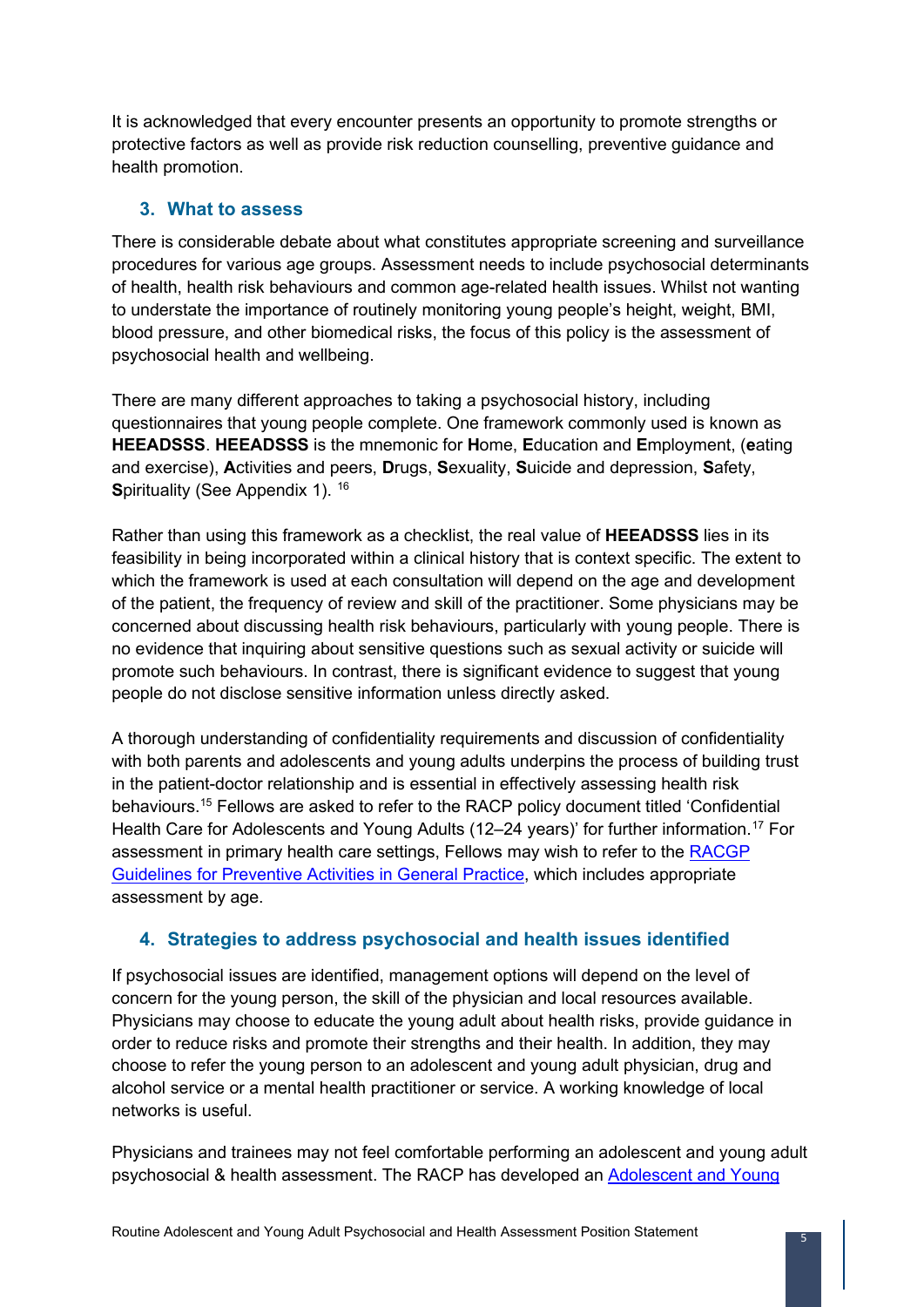[Adult Health resource](https://elearning.racp.edu.au/course/view.php?id=29) as a component of basic physician training. Fellows are encouraged to complete this training module for additional training on working with adolescents and young adults. Examples of adolescent health clinicians undertaking psychosocial and health screening of adolescents can also be accessed at the NSW Ministry of Health Youth Health and Wellbeing website. <sup>[18](#page-11-3)</sup>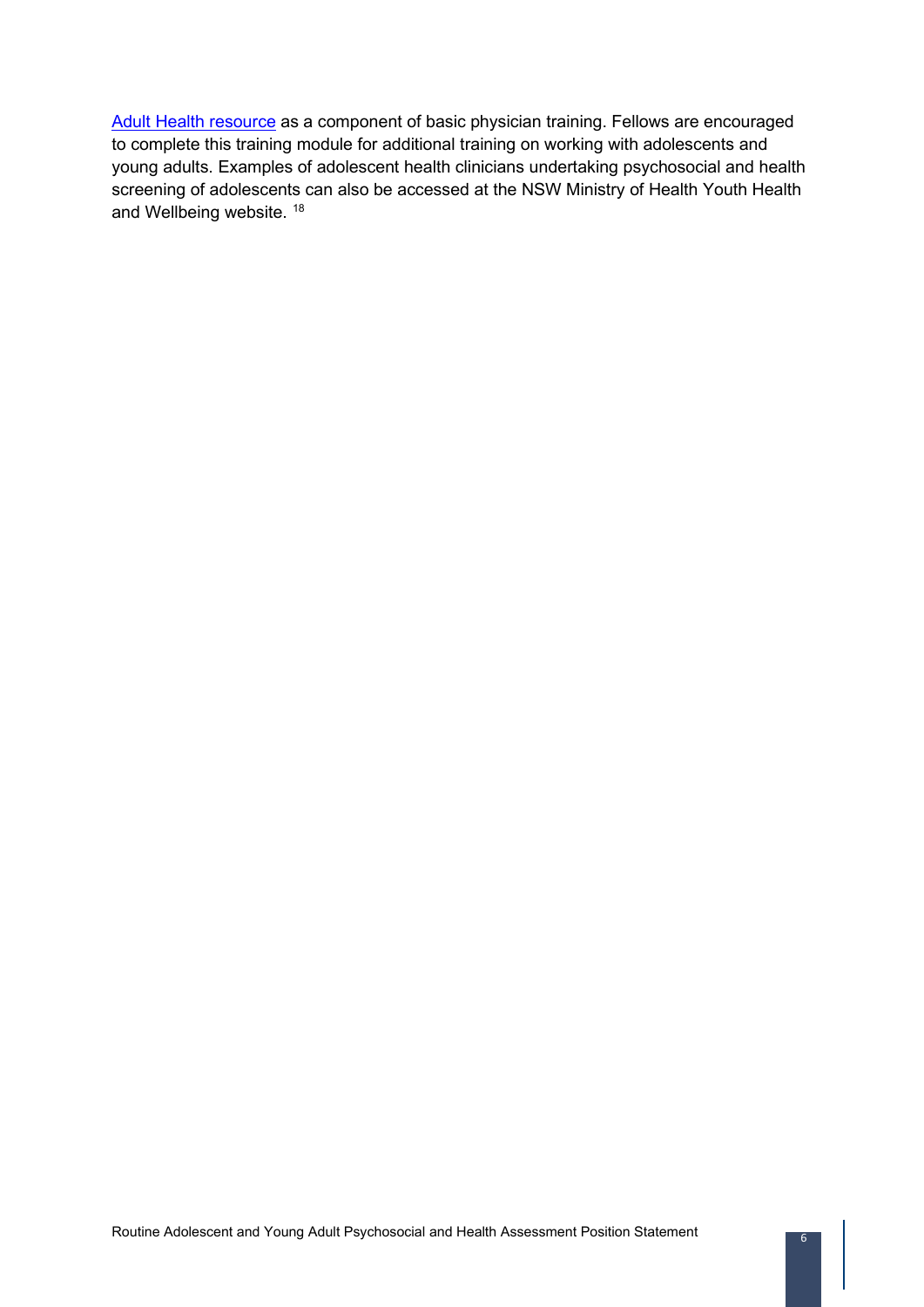# <span id="page-7-0"></span>**Appendix 1**

**The HEEADSSS framework for Psychosocial Health Assessment (adapted from Goldenring & Cohen)16**

#### **Examples of some questions to ask:**

| Home                               | Where do you live?                                                                                      |
|------------------------------------|---------------------------------------------------------------------------------------------------------|
|                                    | Who do you live with?                                                                                   |
|                                    | How do you get along with each member?                                                                  |
|                                    | Who could you go to if you needed help with a problem?                                                  |
|                                    | Have there been any recent changes?                                                                     |
| <b>Education and</b><br>Employment | What do you like about school/ work?                                                                    |
|                                    | What are you good/not good at?                                                                          |
|                                    | How do you get along with teachers/ your employer and other students/<br>colleagues?                    |
|                                    | Is there an adult you can talk to at school about how you feel?                                         |
|                                    | Have your grades changed recently?                                                                      |
|                                    | Many young people experience bullying at school/ work, have you ever<br>had to put up with this?        |
| Eating                             | What are your future plans?                                                                             |
|                                    | Do you have meals with your family? How often do you do so?                                             |
|                                    | Who cooks at home? What do you have?                                                                    |
| <b>Exercise</b>                    | Is anyone worried about your weight? Are you happy with your weight? Do<br>you worry about your weight? |
|                                    | How do you get to school or work?                                                                       |
|                                    | Do you play a sport?                                                                                    |
|                                    | How often do you do any form of physical activity?                                                      |
| <b>Activities and Peers</b>        | What do you like to do for fun?                                                                         |
|                                    | What sort of things do you do in your spare time out of school?                                         |
|                                    | Who do you hang out with?                                                                               |
|                                    | What sort of things do you like to do with friends?                                                     |
|                                    | Tell me about parties                                                                                   |
|                                    | Do you belong to any clubs, groups etc?                                                                 |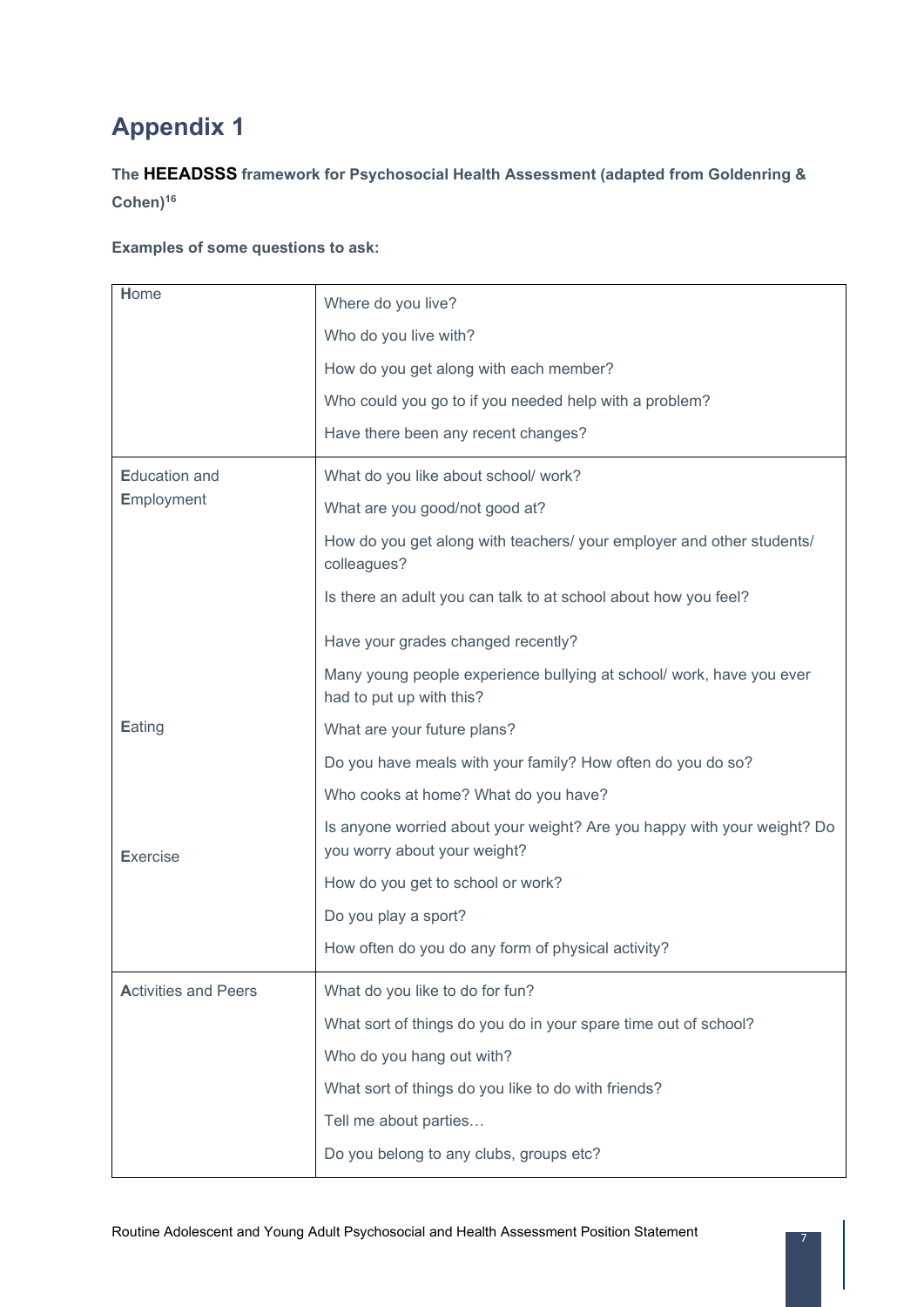|                  | What types of things do you use the internet for? Which social media<br>platforms do you use? Have you ever been bullied online? Do you ever<br>give out personal details on social media?                                                  |
|------------------|---------------------------------------------------------------------------------------------------------------------------------------------------------------------------------------------------------------------------------------------|
|                  | How many hours do you spend on any given day in front of a screen, such<br>as a computer, TV, or phone? Does this stop you from doing other things?                                                                                         |
| <b>Drugs</b>     | Are you on any regular medication?                                                                                                                                                                                                          |
|                  | Does anybody in your family smoke cigarettes/cannabis/drink alcohol<br>frequently?                                                                                                                                                          |
|                  | Many young people at your age are starting to experiment with cigarettes<br>or alcohol.                                                                                                                                                     |
|                  | Have any of your friends tried these or maybe other drugs like marijuana,<br>IV drugs, amphetamines and ecstasy?                                                                                                                            |
|                  | How about you, have you tried any?                                                                                                                                                                                                          |
|                  | What effects do drug-taking, smoking or alcohol have on them/you?                                                                                                                                                                           |
|                  | Do they/ you have any regrets about taking drugs?                                                                                                                                                                                           |
|                  | How much are you taking and how often, and has your use increased<br>recently?                                                                                                                                                              |
| <b>Sexuality</b> | Some young people your age become interested in relationships and<br>romance. Have you had any feeling of attraction towards boys/girls/both?                                                                                               |
|                  | Have you ever felt that your gender identity (internal sense of who you are)<br>does not match the sex you were assigned at birth?                                                                                                          |
|                  | Have any of your relationships been sexual relationships?                                                                                                                                                                                   |
|                  | What does the term "safe sex" mean to you?                                                                                                                                                                                                  |
|                  | If the young person has been/is sexually active, What contraception do<br>you use? How often? Do you use condoms? Has there ever been a time<br>when you have not practised safe sex? (Ask further questions around<br>STI/pregnancy risk). |
|                  | Have you ever been forced or pressured into doing something sexual you<br>did not want to do?                                                                                                                                               |
|                  | Have you ever been touched sexually in a way you did not want?                                                                                                                                                                              |
| <b>Suicide</b>   | How would you rate your mood at the moment on a scale of 1 to 10? 10 is<br>I feel great, couldn't be better; 1 is not good, life isn't worth living.                                                                                        |
|                  | What sort of things do you do if you are feeling sad/angry/hurt?                                                                                                                                                                            |
|                  | Is there anyone you can talk to?                                                                                                                                                                                                            |

 $\overline{\phantom{a}}$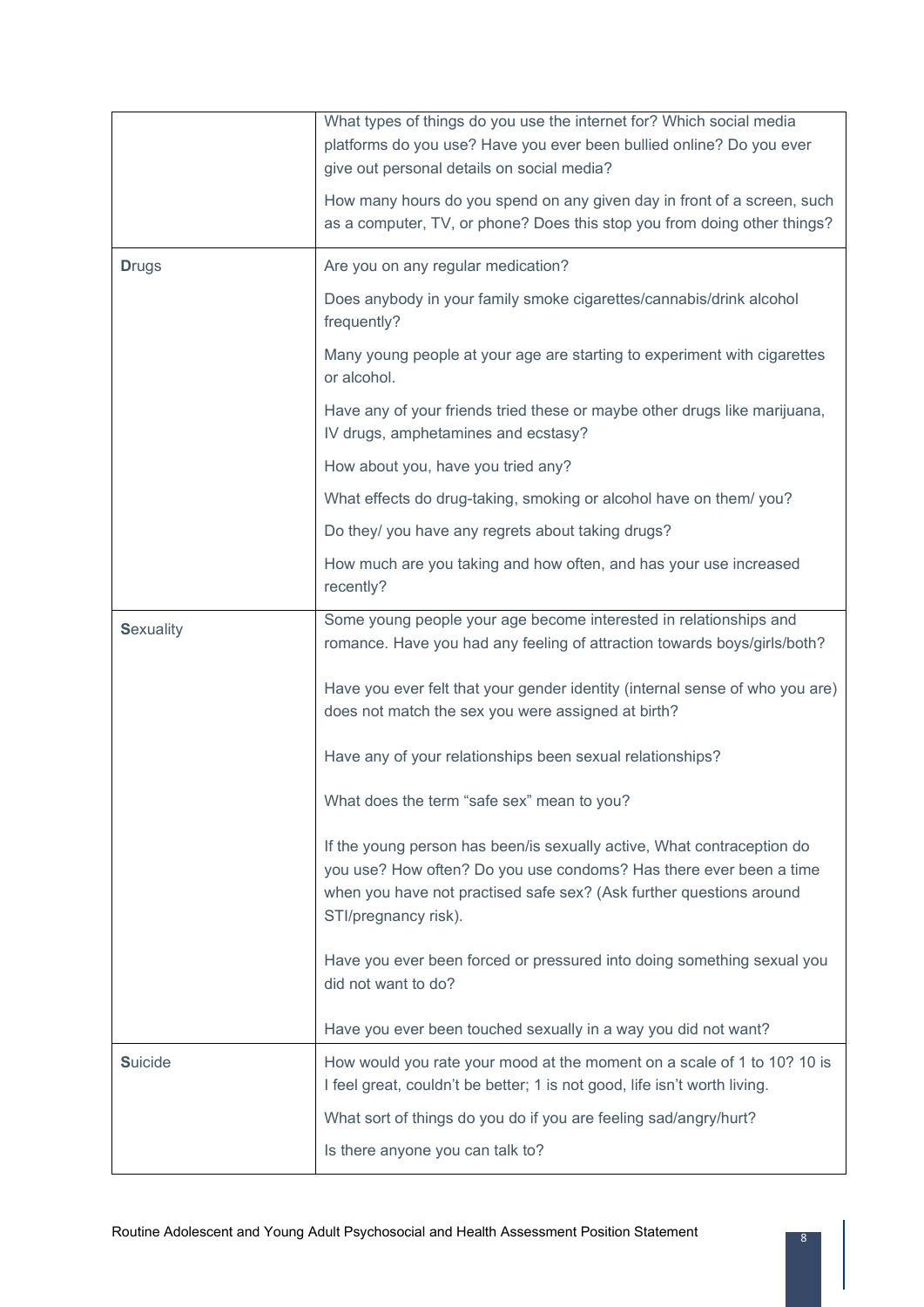|                                | Do you feel this way often?                                                                                                                               |
|--------------------------------|-----------------------------------------------------------------------------------------------------------------------------------------------------------|
|                                | Some people who feel really down often feel like hurting themselves or<br>even killing themselves. Have you ever felt this way?                           |
|                                | Have you ever tried to hurt yourself?                                                                                                                     |
|                                | What prevented you from doing so?                                                                                                                         |
|                                | Do you feel the same now?                                                                                                                                 |
|                                | Do you have a plan?                                                                                                                                       |
| <b>Safety</b>                  | Sometimes when young people are drunk or high, they do not think about<br>what they are doing. Have you ever driven a car when you were drunk or<br>high? |
|                                | Have you ever ridden in a car with a driver who was drunk or high?                                                                                        |
|                                | Have you ever felt that you needed to carry a knife or other weapon to<br>protect yourself?                                                               |
| <b>Strengths/ Spirituality</b> | How would you describe yourself?                                                                                                                          |
|                                | What are you best at?                                                                                                                                     |
|                                | How would your best friend describe you?                                                                                                                  |
|                                | Does your family attend a place of worship? What do you think about that?                                                                                 |
|                                | Do you believe in something outside yourself?                                                                                                             |
|                                | Who do you talk to when you feel upset about something/ when you feel<br>really happy about something?                                                    |

 $\overline{\phantom{a}}$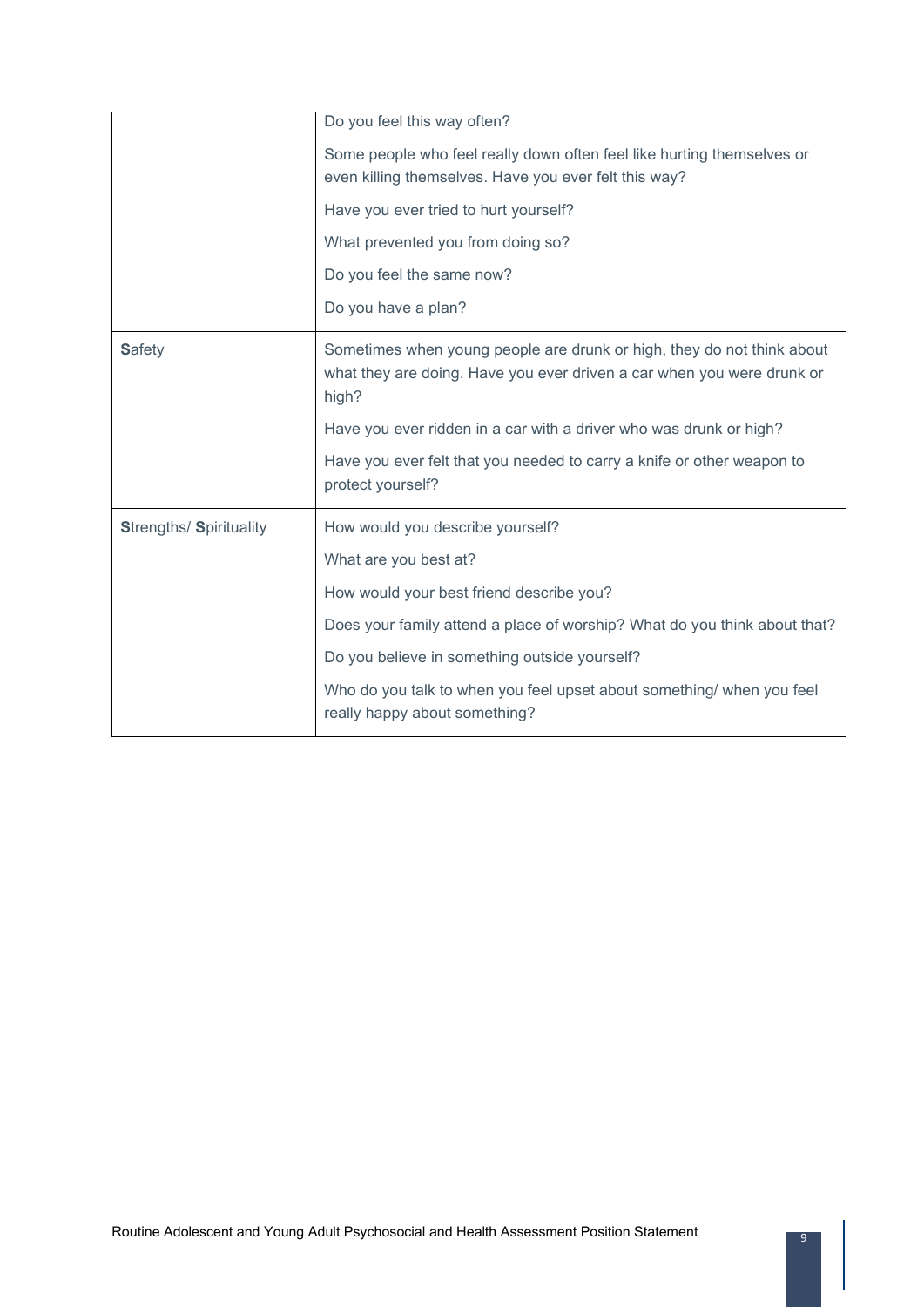## <span id="page-10-0"></span>**References:**

<span id="page-10-1"></span><sup>1</sup> Mokdad AH, Forouzanfar MH, Daoud F, Mokdad AA, El Bcheraoui C, Moradi-Lakeh M, et al. Global burden of diseases, injuries, and risk factors for young people's health during 1990-2013: a systematic analysis for the Global Burden of Disease Study 2013. Lancet 2016;387(10036):2383-401.

<span id="page-10-2"></span><sup>2</sup> Lawrence D, Johnson S, Hafekost J, Boterhoven de Haan K, Sawyer M, Ainley J, et al., The Mental Health of Children and Adolescents: Report on the Second Australian Child and Adolescent Survey of Mental Health and Wellbeing. Canberra: Department of Health, 2015.

<span id="page-10-3"></span><sup>3</sup> Clark T, Fleming T, Bullen P, Crengle S, Denny S, Dyson B, et al. Health and well-being of secondary school students in New Zealand: Trends between 2001, 2007 and 2012. J Paediatr Child H 2013;49(11):925-34.

<span id="page-10-4"></span><sup>4</sup> Hale DR, Viner RM. The correlates and course of multiple health risk behaviour in adolescence. Bmc Public Health 2016;16.

<span id="page-10-5"></span><sup>5</sup> Kipping RR, Smith M, Heron J, Hickman M, Campbell R. Multiple risk behaviour in adolescence and socio-economic status: findings from a UK birth cohort. Eur J Public Health 2015;25(1):44-9.

<span id="page-10-6"></span><sup>6</sup> Hardy LL, Mihrshahi S, Gale J, Drayton BA, Bauman A, Mitchell J. 30-year trends in overweight, obesity and waist-to-height ratio by socioeconomic status in Australian children, 1985 to 2015. Int J Obesity 2017;41(1):76-82.

<span id="page-10-7"></span><sup>7</sup> Copeland WE, Shanahan L, Costello EJ, Angold A. Childhood and Adolescent Psychiatric Disorders as Predictors of Young Adult Disorders. Arch Gen Psychiat 2009;66(7):764-72.

<span id="page-10-8"></span><sup>8</sup> Patton GC, Coffey C, Romaniuk H, Mackinnon A, Carlin JB, Degenhardt L, et al. The prognosis of common mental disorders in adolescents: a 14-year prospective cohort study. Lancet 2014;383(9926):1404-11.

<span id="page-10-9"></span><sup>9</sup> Nylander C, Seidel C, Tindberg Y. The triply troubled teenager - chronic conditions associated with fewer protective factors and clustered risk behaviours. Acta Paediatr 2014;103(2):194-200.

<span id="page-10-10"></span><sup>10</sup> Denny S, de Silva M, Fleming T, Clark T, Merry S, Ameratunga S, et al. The Prevalence of Chronic Health Conditions Impacting on Daily Functioning and the Association With Emotional Well-Being Among a National Sample of High School Students. J Adolescent Health 2014;54(4):410-5.

<span id="page-10-11"></span><sup>11</sup> MacArthur G, Caldwell DM, Redmore J, Watkins SH, Kipping R, White J, et al. Individual-, family-, and school-level interventions targeting multiple risk behaviours in young people. Cochrane Db Syst Rev 2018;(10).

<span id="page-10-12"></span><sup>12</sup> Webb MJ, Wadley G, Sanci LA. Improving Patient-Centered Care for Young People in General Practice With a Codesigned Screening App: Mixed Methods Study. Jmir Mhealth Uhealth 2017;5(8).

<span id="page-10-13"></span><sup>13</sup> Sanci L, Chondros P, Sawyer S, Pirkis J, Ozer E, Hegarty K, et al. Responding to Young People's Health Risks in Primary Care: A Cluster Randomised Trial of Training Clinicians in Screening and Motivational Interviewing. Plos One 2015;10(9).

<span id="page-10-14"></span><sup>14</sup> Brooks FM, Magnusson J, Spencer N, Morgan A. Adolescent multiple risk behaviour: an asset approach to the role of family, school and community. J Public Health-Uk 2012;34:I48-I56